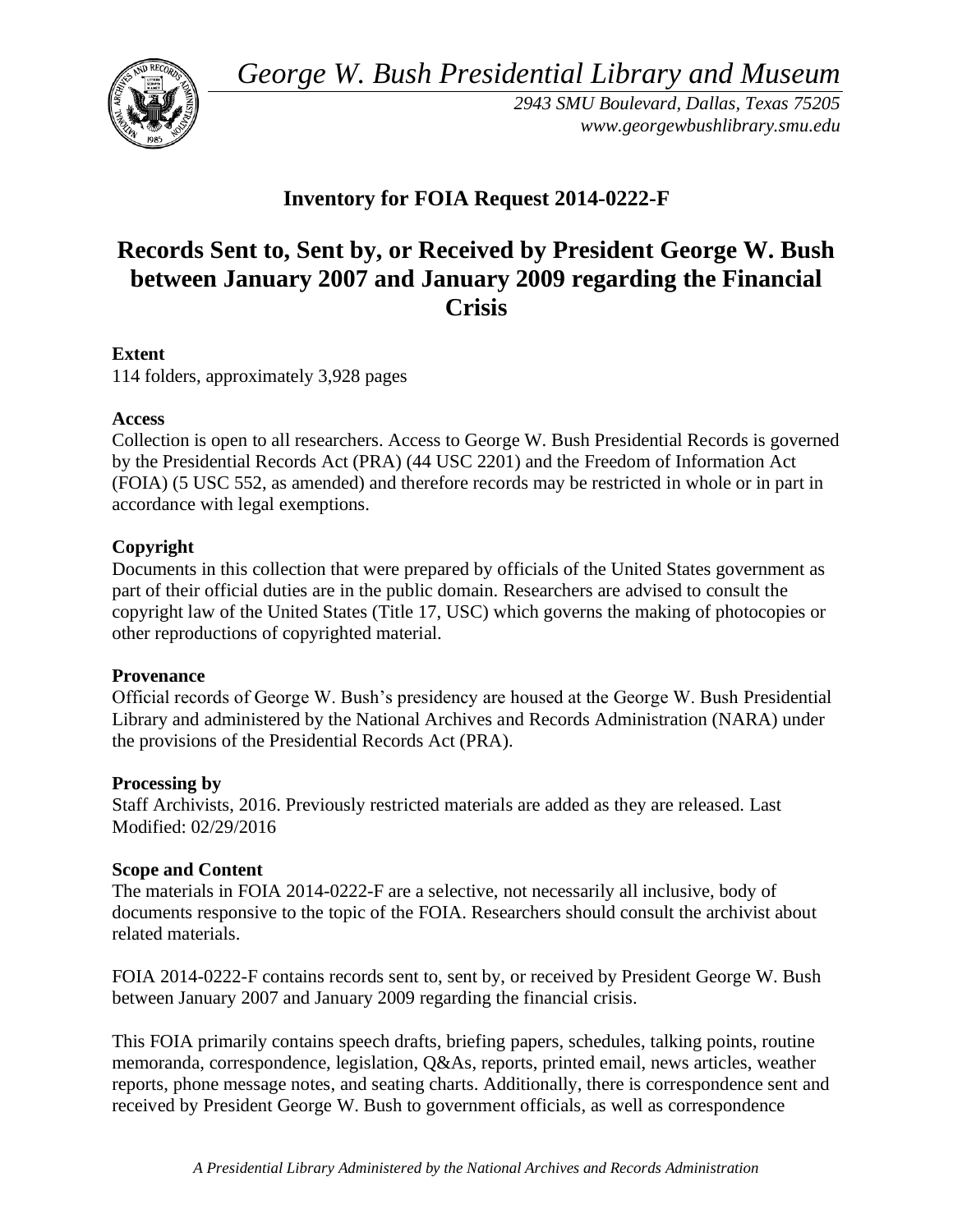received by President George W. Bush from private citizens and organizations. Moreover, report to Congress and related material are present. routine memoranda to President George W. Bush summarizing legislative correspondence, the declaration from the November 2008 Summit on Financial Markets and the World Economy, and the January 12, 2009 "Troubled Assets Relief Program Section 115 Plan to Exercise Authority"

#### **System of Arrangement**

 The materials in FOIA 2014-0222-F are a systematic body of documents responsive to the topic of the FOIA. Researchers should consult an archivist about related materials.

Documents responsive to this FOIA were found in these collection areas – White House Office of Records Management (WHORM) Subject Files and Staff Member Office Files.

 Staff Member Office Files are maintained at the folder level by staff members within their individual offices and document all levels of administration activity.

Staff Member Office Files are processed at the folder level, that is, individual documents are not selected and removed from a folder for processing. While this method maintains folder integrity, it frequently results in the incidental processing of documents that are not wholly responsive to the subject area.

WHORM Subject Files are processed at the document level.

 The WHORM Subject File compiled by the White House Office of Records Management is comprised of a series of documents assigned a letter/number combination and filed in a subject category. A complete listing of the subject categories including a detailed description of each category is available in our research room and on our website at <www.georgewbushlibrary.smu.edu>

The following is a list of documents and folders processed in response to FOIA 2014-0222-F:

#### **Box 1**

#### **Records Management, White House Office of**

Subject Files

775785

Subject Files - BE004 (Economy)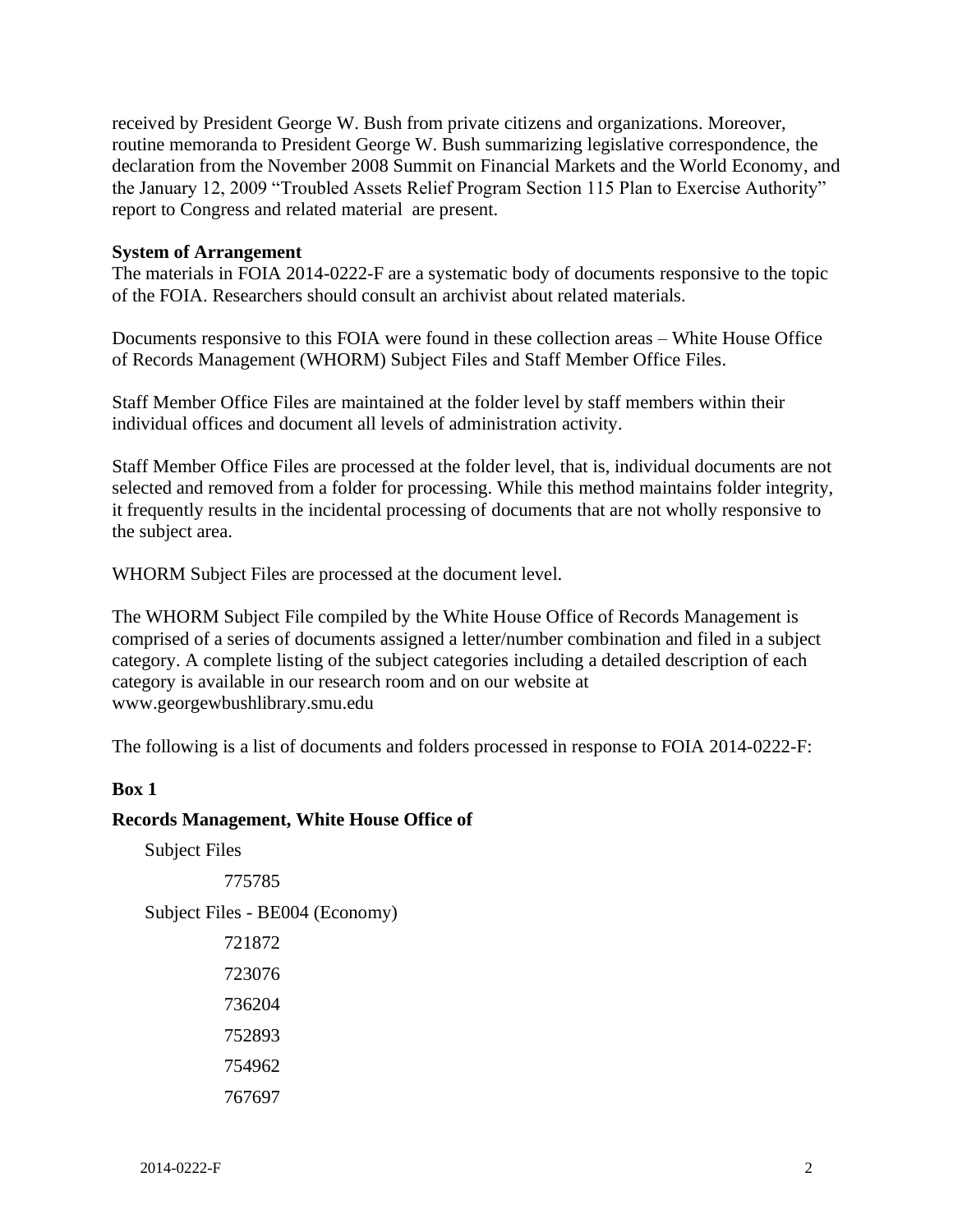Subject Files - BE004-03 (Gross National Product)

754959

 Subject Files - FG001-06 (Meetings with the President, Interviews, Appointments) 767699

Subject Files - FG001-07 (Briefing Papers)

02/13/2008 [749478] 03/03/2008 [750100] [1] 03/03/2008 [750100] [2] 03/26/2008 [751468] 04/07/2008 [756521] 09/18/2008 [770647] [1] 09/18/2008 [770647] [2] 10/03/2008 [772633] 10/07/2008 [772638] [1] 10/07/2008 [772638] [2] 10/10/2008 [772641] [1] 10/10/2008 [772641] [2] 10/15/2008 [772648] [1]

#### **Box 2**

Subject Files - FG001-07 (Briefing Papers)

10/15/2008 [772648] [2]

10/20/2008 [772654] 10/27/2008 [772663] 11/12/2008 [775586] [1] 11/12/2008 [775586] [2] 11/13/2008 [775587] 11/14/2008 [775588] 11/15/2008 [775589] [1] 11/15/2008 [775589] [2] 11/18/2008 [775592] 11/20/2008 [775594] 11/25/2008 [775599] 11/28/2008 [775602]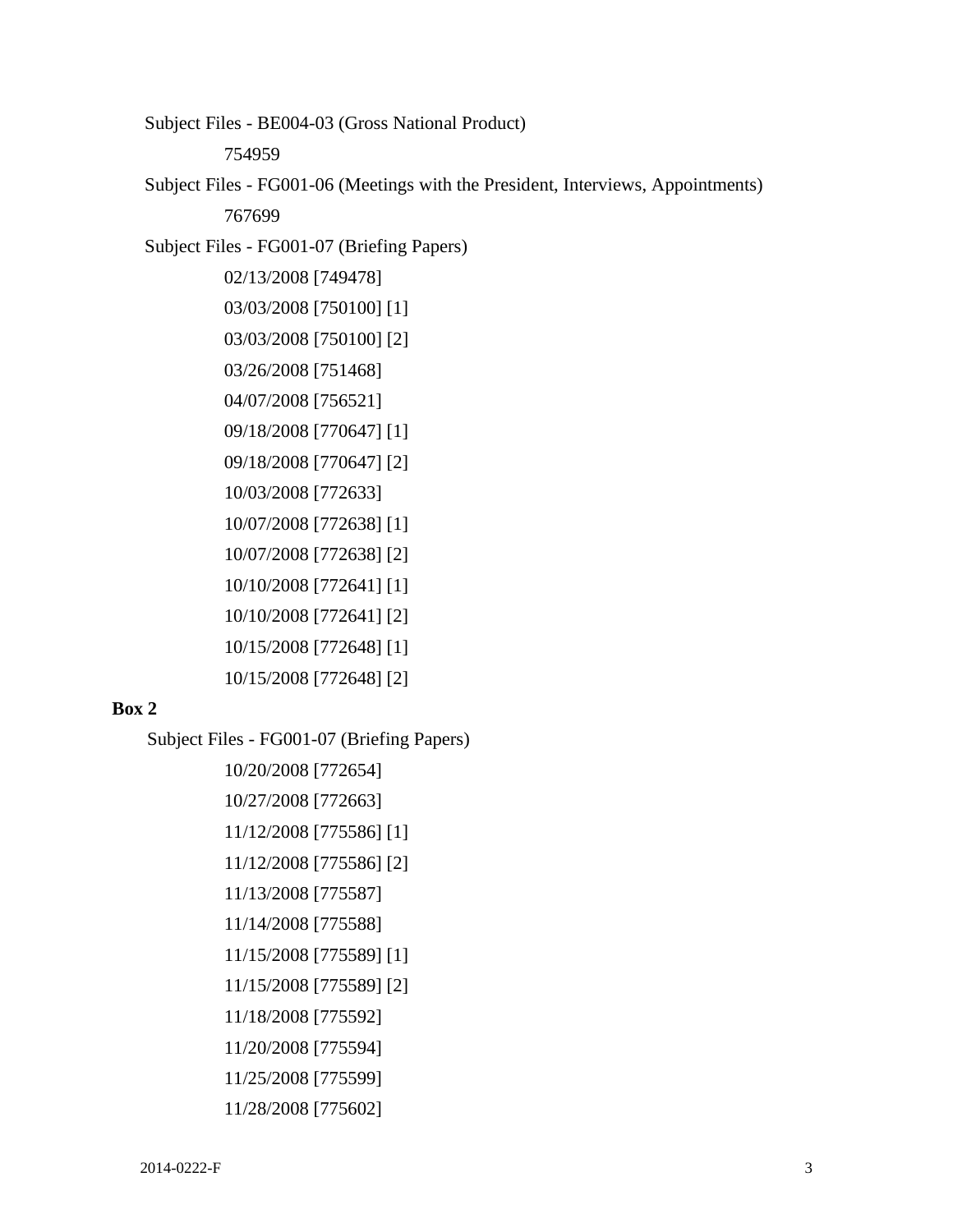12/09/2008 [776525] [1] 12/09/2008 [776525] [2]

#### **Box 3**

 Subject Files - FG001-07 (Briefing Papers) Subject Files - FG006-01 (White House Staff) Subject Files - FG006-12 (Council of Economic Advisers) Subject Files - FG006-31 (Strategic Initiatives and External Affairs, Office of) Subject Files - FG010 (The Cabinet) Subject Files - FG012 (Department of the Treasury) Subject Files - FG022 (Department of Health & Human Services) Subject Files - FG023-01 (Federal Housing Administration) Subject Files - FG030 (Legislative Branch) Subject Files - FG143 (Federal Reserve System, Board of Governors) 12/12/2008 [776528] [1] 12/12/2008 [776528] [2] 12/16/2008 [776532] 12/19/2008 [776535] [1] 12/19/2008 [776535] [2] 768262 772261 774011 769438 769956 765773 767993 733050 731161 748815 757629 766154 767086 775822 734642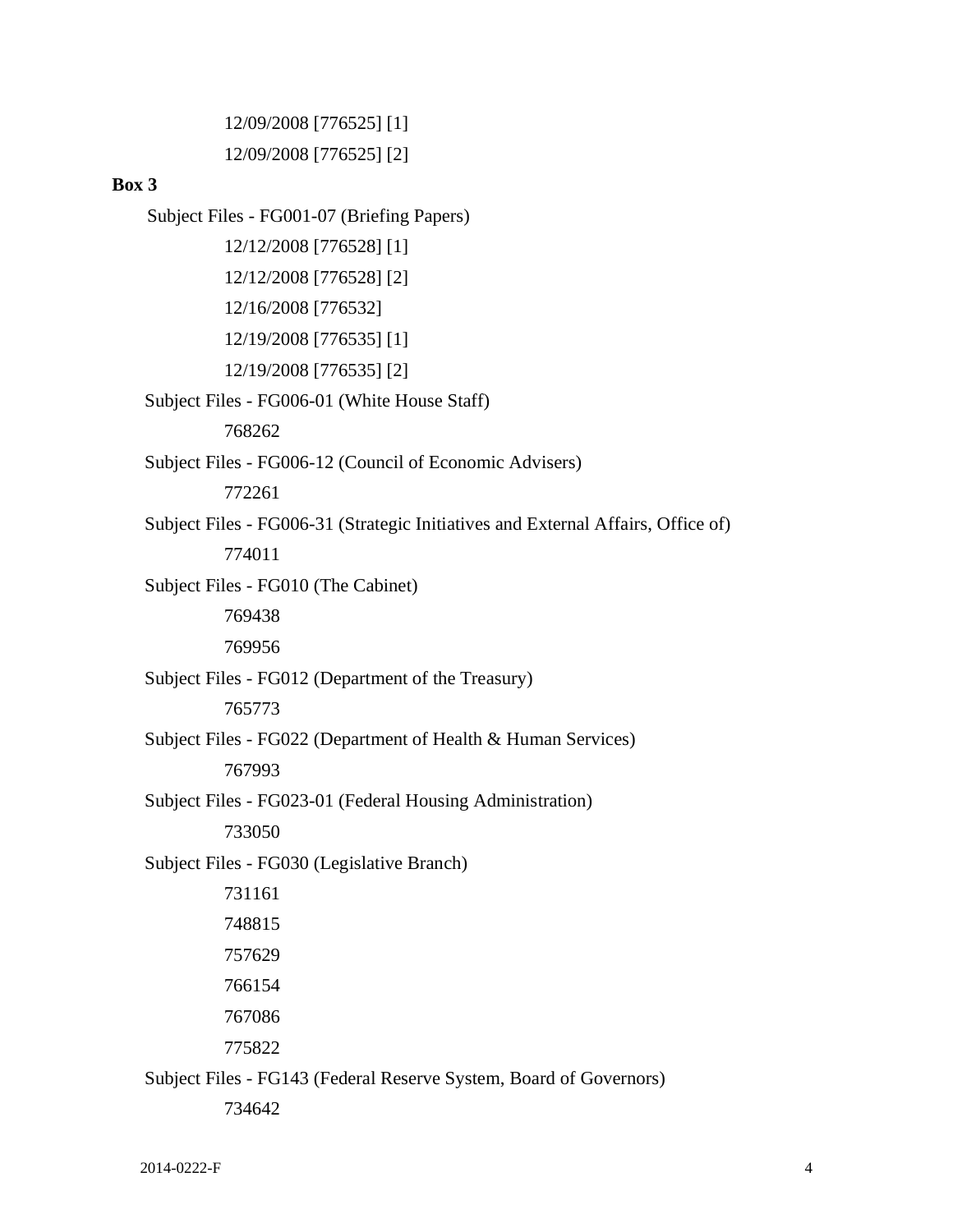Subject Files - FI002 (Banking) Subject Files - FI003 (Bonds, Stocks, Investments) Subject Files - FI004 (Appropriations) Subject Files - FI005-02 (Housing Loans) Subject Files - FI005-03 (Student Loans) Subject Files - FO006 (International Conferences) Subject Files - HS (Housing) Subject Files - LE (Legislation) Subject Files - PP (Presidential Personal) Subject Files - PR013-08 (Opinions - Statements - Questionnaires - Articles) 748739 748819 732324 768129 768600 769743 760935 769546 751624 769151 777029 775823 774542 735074 739435 742551 759797 **Staff Member Office Files**  Council of Economic Advisers Marron, Donald - Subject Files

Financial Crisis - TARP (Troubled Asset Relief Program) - Senate Passed [1] Financial Crisis - TARP (Troubled Asset Relief Program) - Senate Passed [2]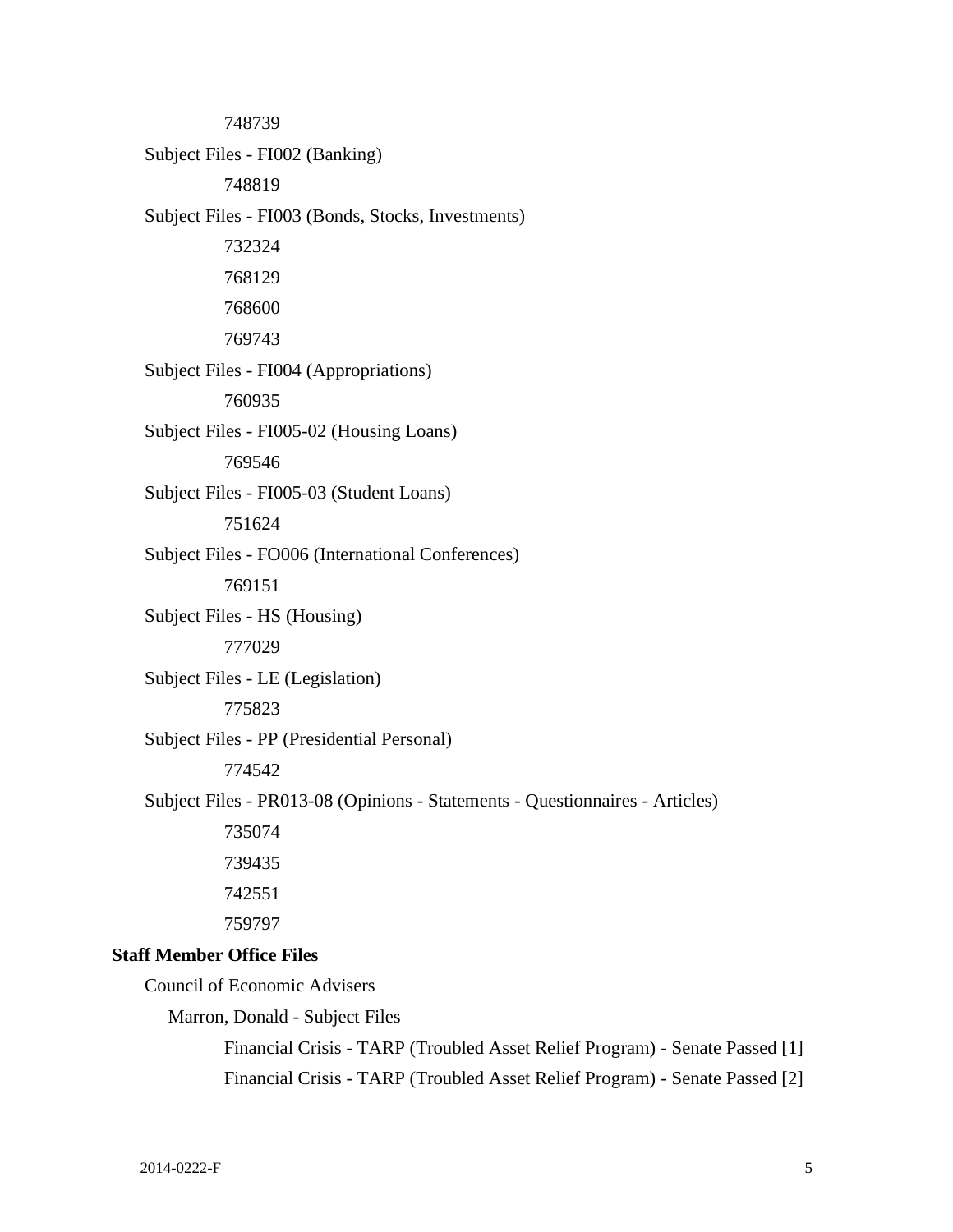## **Box 4**

| <b>Council of Economic Advisers</b>                                                                                                 |
|-------------------------------------------------------------------------------------------------------------------------------------|
| Marron, Donald - Subject Files                                                                                                      |
| Financial Crisis - TARP (Troubled Asset Relief Program) - Senate Passed [3]                                                         |
| Counsel's Office, White House                                                                                                       |
| Fielding, Fred - General Files                                                                                                      |
| Treasury / TARP (Troubled Asset Relief Program) [1]                                                                                 |
| Treasury / TARP (Troubled Asset Relief Program) [2]                                                                                 |
| Fielding, Fred - Subject Files                                                                                                      |
| <b>TARP</b> - Troubled Assets Relief Program                                                                                        |
| <b>Treasury Bailout</b>                                                                                                             |
| Treasury Bailout / Rescue Plan                                                                                                      |
| Tarbert, Heath                                                                                                                      |
| Financial Markets Portfolio I: President's TARP (Troubled Asset Relief Program)<br>Certification                                    |
| President's TARP (Troubled Asset Relief Program) Certification                                                                      |
| Deputy Chief of Staff, White House Office of                                                                                        |
| Kaplan, Joel                                                                                                                        |
| Economy - Financial Crisis – 2008                                                                                                   |
| Financial Crisis - 2008                                                                                                             |
| Executive Clerk, Office Of the                                                                                                      |
| Saunders, G. Timothy (Tim)                                                                                                          |
| [Emergency Economic Stabilization Act of 2008]                                                                                      |
| Legislative Affairs, White House Office of                                                                                          |
| Nugent, Caroline                                                                                                                    |
| 02/13/2008 - Signing of H.R. 5140, The Recovery Rebates and Economic<br>Stimulus for the American People Act of 2008, East Room [1] |
| 02/13/2008 - Signing of H.R. 5140, The Recovery Rebates and Economic<br>Stimulus for the American People Act of 2008, East Room [2] |
| Staff Secretary, White House Office of the                                                                                          |
| Yanes, Raul - Speech Files                                                                                                          |
| Homeownership Financing, 08/31/2007 [765057]                                                                                        |
| Statement on the Economy, 01/07/2008 [766139]                                                                                       |